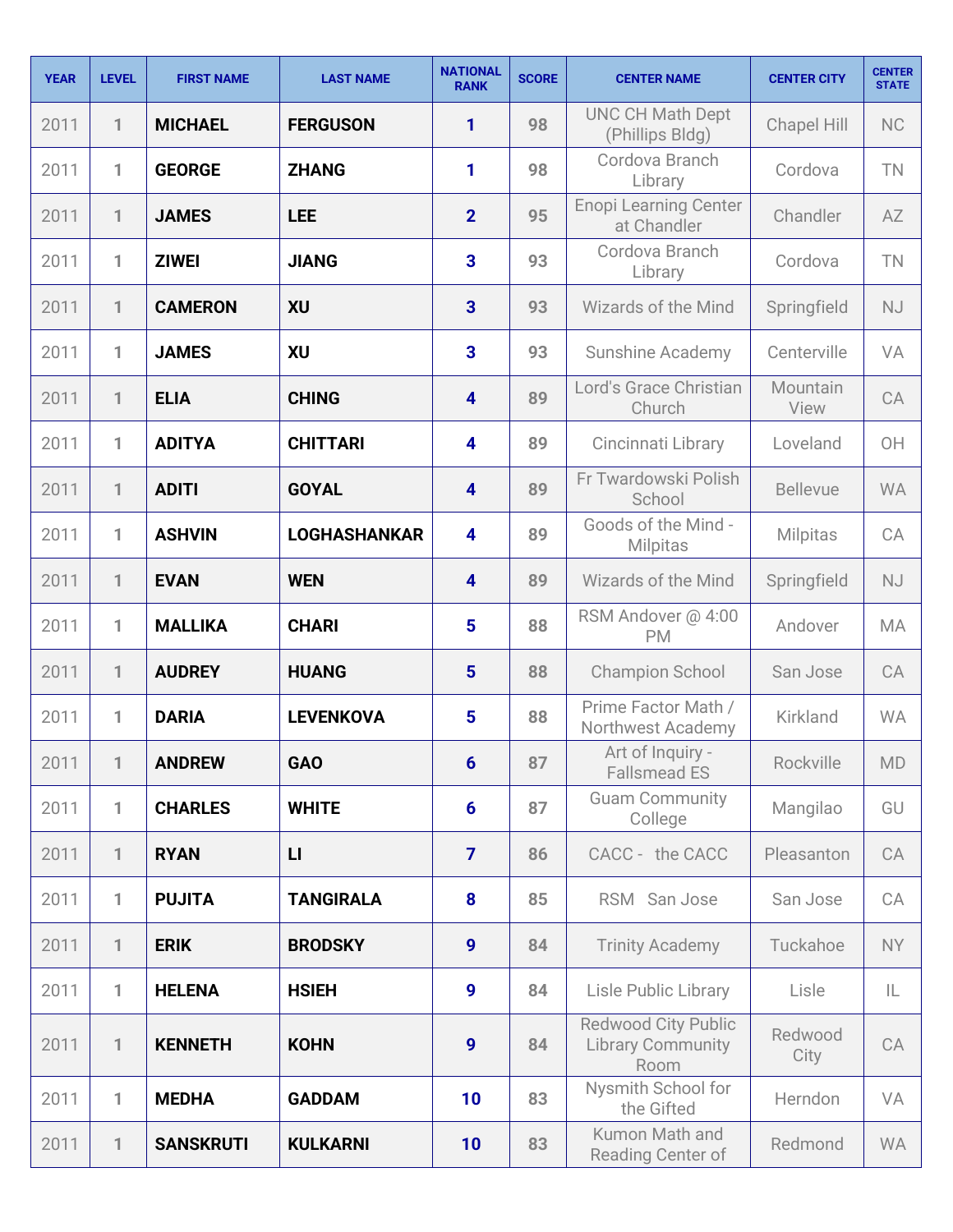|      |              |                  |                   |    |    | Redmond                                                          |                    |           |
|------|--------------|------------------|-------------------|----|----|------------------------------------------------------------------|--------------------|-----------|
| 2011 | 1            | <b>SRAVANTH</b>  | <b>MALLA</b>      | 10 | 83 | <b>Holy Name of Jesus</b><br>School                              | Valhalla           | <b>NY</b> |
| 2011 | 1            | <b>GREGORY</b>   | <b>PYLYPOVYCH</b> | 10 | 83 | <b>Wizards of the Mind</b>                                       | Springfield        | NJ        |
| 2011 | 1            | <b>ROHAN</b>     | <b>RAMESH</b>     | 10 | 83 | <b>Community Hall</b>                                            | Newington          | <b>CT</b> |
| 2011 | 1            | <b>KUSH</b>      | <b>SANTOSH</b>    | 10 | 83 | <b>Champion School</b>                                           | San Jose           | CA        |
| 2011 | 1            | <b>ERIC</b>      | <b>WANG</b>       | 10 | 83 | Polish Saturday<br>School                                        | Derby              | <b>CT</b> |
| 2011 | 1            | <b>JASON</b>     | <b>ZERMANI</b>    | 10 | 83 | <b>RSM Lexington</b>                                             | Lexington          | <b>MA</b> |
| 2011 | 1            | <b>AMEYA</b>     | <b>PURAO</b>      | 11 | 81 | Copernicus School                                                | Houston            | <b>TX</b> |
| 2011 | 1            | <b>SHRUJANA</b>  | <b>KUNNAM</b>     | 12 | 80 | Art of Inquiry -<br><b>Fallsmead ES</b>                          | Rockville          | <b>MD</b> |
| 2011 | 1            | <b>CLARENCE</b>  | <b>LAM</b>        | 12 | 80 | Art of Inquiry -<br><b>Fallsmead ES</b>                          | Rockville          | <b>MD</b> |
| 2011 | 1            | <b>ARI</b>       | <b>RABINOWITZ</b> | 12 | 80 | MetroWest School of<br><b>Mathematics</b>                        | Framingham         | <b>MA</b> |
| 2011 | 1            | <b>ISHANA</b>    | <b>RAJA</b>       | 12 | 80 | Nysmith School for<br>the Gifted                                 | Herndon            | VA        |
| 2011 | $\mathbf{1}$ | <b>SENTHIL</b>   | <b>SIVAKUMAR</b>  | 12 | 80 | St Joseph School                                                 | Webster            | <b>MA</b> |
| 2011 | 1            | <b>DIYA</b>      | <b>JIM</b>        | 13 | 79 | San Tan Learning<br>Center                                       | Gilbert            | AZ        |
| 2011 | 1            | <b>ALEXANDER</b> | <b>ZASLAVSKY</b>  | 13 | 79 | <b>Stony Brook</b><br>University, Dept. of<br><b>Mathematics</b> | <b>Stony Brook</b> | <b>NY</b> |
| 2011 | 1            | <b>CHIRAG</b>    | <b>VERMA</b>      | 14 | 78 | Fr Twardowski Polish<br>School                                   | <b>Bellevue</b>    | <b>WA</b> |
| 2011 | $\mathbf{1}$ | <b>MANVITHA</b>  | <b>PABBATHI</b>   | 15 | 77 | <b>Champion School</b>                                           | San Jose           | CA        |
| 2011 | 1            | <b>AHELI</b>     | <b>DUTTA</b>      | 16 | 76 | International<br><b>Community School</b>                         | Kirkland           | <b>WA</b> |
| 2011 | $\mathbf{1}$ | <b>ERIN</b>      | <b>JEON</b>       | 16 | 76 | Los Angeles Math<br>Circle (at UCLA)                             | Los Angeles        | CA        |
| 2011 | 1            | <b>SIDDHARTH</b> | <b>THAKUR</b>     | 16 | 76 | <b>Bartlett Park District</b>                                    | <b>Bartlett</b>    | IL        |
| 2011 | $\mathbf{1}$ | <b>BENJAMIN</b>  | <b>GOSSERT</b>    | 17 | 75 | <b>Sunshine Academy</b>                                          | Centerville        | VA        |
| 2011 | 1            | <b>KARTHIK</b>   | <b>IYER</b>       | 17 | 75 | Stevenson<br>Elementary                                          | Mountain<br>View   | CA        |
| 2011 | 1            | <b>MICHELLE</b>  | LIU               | 17 | 75 | Sunshine Academy                                                 | Centerville        | VA        |
| 2011 | 1            | <b>SANGHAVI</b>  | <b>MAYOORAN</b>   | 17 | 75 | Prime Factor Math /<br>Northwest Academy                         | Kirkland           | <b>WA</b> |